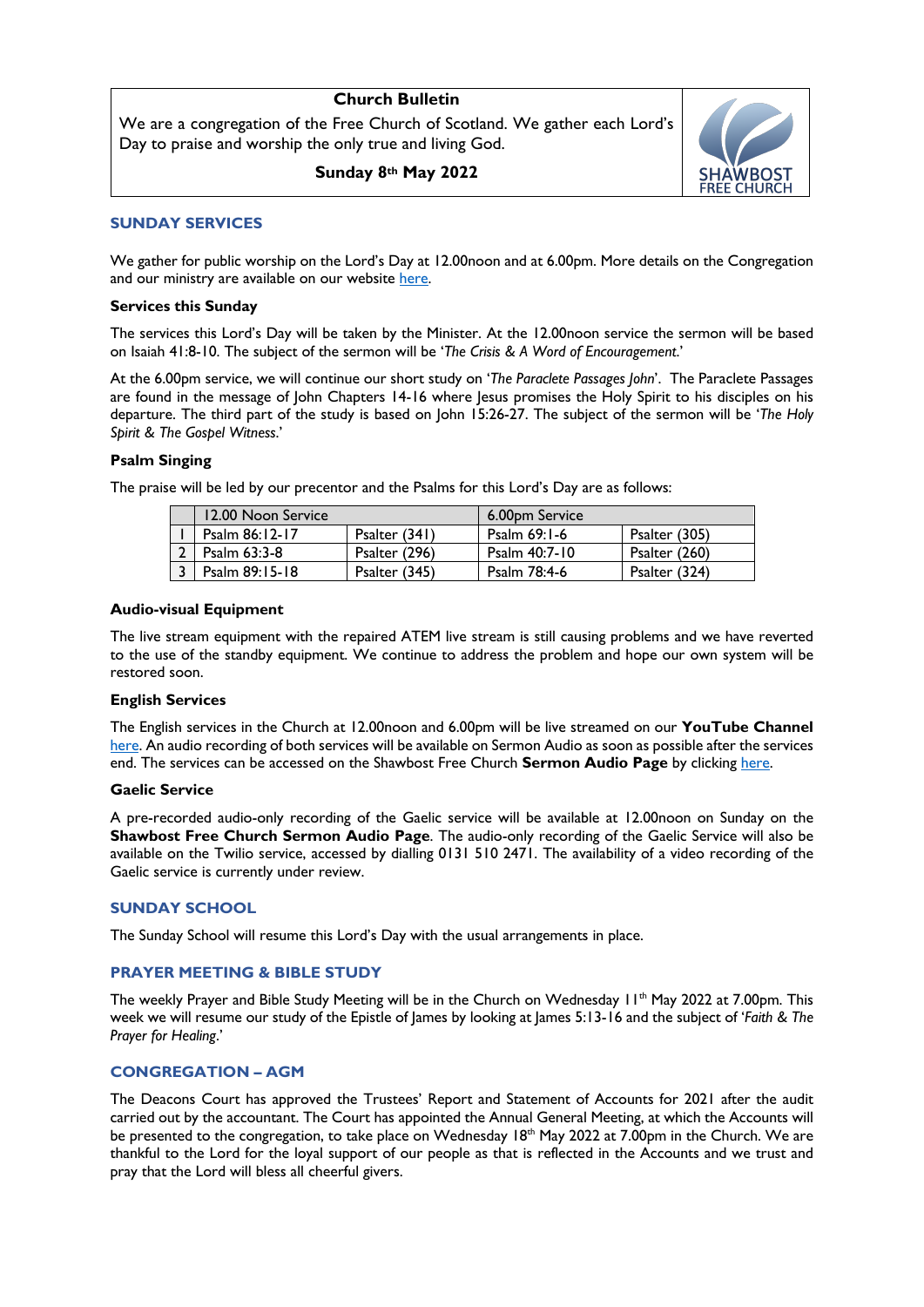# **SLAVIC GOSPEL ASSOCIATION**

We continue to pray for the Slavic Gospel Association (SGA) and its ministry. There was a bookstall at the end of the service last Lord's Day. If you took books from the bookstall, and now due to pay for the books, please put your money in an envelope marked SGA Books and showing the amount.

# **COVID RESTRICTIONS**

We continue to exercise care as we seek to provide a safe environment for all our Church services. We continue, therefore, to observe the one-metre physical distancing in our services.

Although regulatory requirements to wear face coverings in places of worship was removed from 4<sup>th</sup> April, the Scottish Government's guidance still strongly encourages the use of protective measures to reduce risk, including wearing of face coverings where appropriate to help keep each other safe. We therefore recommend that those who are attending our services wear a face covering while entering the Church building and then take advantage of the change in the legal requirement by removing your face covering once you are seated if you wish.

## **PRAYING FOR ONE ANOTHER**

The following are prayer points issued by the Mission Board under the Praying For One Another Scheme (PFOA) in the past week.

## *Monday*

## **Central Office**

Pray for the new members of staff who will be joining the central office this week. Pray for all the staff in the office as they go about their various jobs.

## *Tuesday*

# **Glen Urquhart and Fort Augustus**

Please pray for our group in Fort Augustus, that God would help us be salt and light in the community and have the confidence in Jesus to invite others to our Sunday afternoon gathering. Between ill health and various commitments, a number of our Glen church family have been unable to attend on Sundays recently. Please pray that the Holy Spirit would sustain their faith while they're absent, and that God would open the door for them to return to us as soon as possible.

### *Wednesday*

### **Broughty Ferry**

Pray for God's guidance regarding the future as we make plans and set up strategies to continue to reach out to our community. As we emerge from the last two year's restrictions, pray for a renewed sense of fellowship among the church.

### *Thursday*

### **International Mission to Jewish People**

Aviel Sela is organising a course on the Old Testament for members of his Hebrew class. As Aviel shares the biblical truth about God with them, please pray that many of these Jewish people will come to acknowledge Jesus as the Messiah.

### *Friday*

### **General Assembly**

The General Assembly meets on Monday  $23<sup>rd</sup>$  May 2022 in Edinburgh. Pray for the Moderator, the Clerks, and staff and volunteers who are currently preparing for the Assembly.

### *Saturday*

### **Edinburgh Theological Seminary**

As the seminary moves into exam season pray for all the students as they begin to revise. Also pray for those being presented awards for their studies at the ETS Awards Ceremony on Friday 13th May 2022. Give thanks to God for all He has done, and will do, through them.

### *Sunday*

## **Denomination**

As the Church gathers to worship and hear from God's Word, pray that His name will be glorified, and people will be encouraged in their faith.